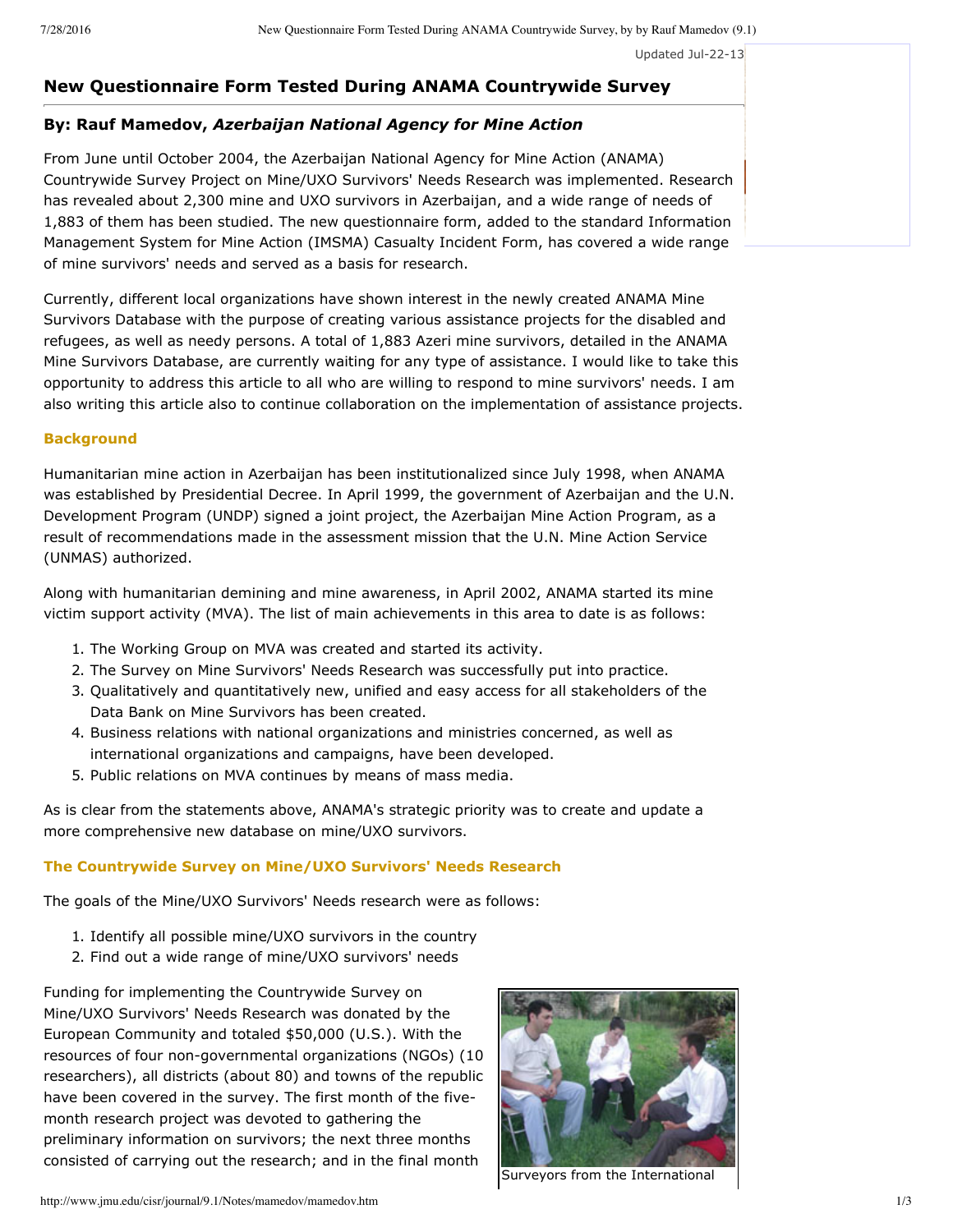7/28/2016 New Questionnaire Form Tested During ANAMA Countrywide Survey, by by Rauf Mamedov (9.1)

data was entered and reports were produced.

Eurasia Press Fund interview a mine survivor in Shuvelyan village.

It is necessary to note that the basic needs of mine survivors in Azerbaijan are almost the same as injured persons from

other countries, with only some nuances. In economic assistance, they are in need of habitation repair, credit grants and land plots. In professional rehabilitation, they require agricultural development (especially stock raising) and occupational opportunities in small businesses and driver's businesses. In social rehabilitation, they desire to participate actively in public work. They also need to receive education in language and computer skills. Even a small monthly income is attractive: for one survivor ranging from \$3.40 to \$250, and for a family ranging from \$18 to \$520. It should be noted that of mine/UXO victims, 44.2 percent have families ranging from five to seven members.

At the given stage, with the database having already been created, the following issues exist: the final report of the project is in the process of completion, convocation of the next session of the working group has been prepared, and the gathering of offers under forthcoming projects continues.

Currently, different local organizations have shown interest in the newly created ANAMA Mine Survivors Database with the purpose of creating various assistance projects for the disabled and refugees, as well as needy persons. The basic topics of these requests are professional rehabilitation (passing management courses, studying crafts, etc.), with survivors



A mine survivor's family from Balakhani settlement.

subsequently provided with the equipment and resources for work; providing micro-credits; organizing computer courses; and treatment issues.

# **The Questionnaire Form**

The new Questionnaire Form developed by ANAMA employees, added to the standard IMSMA Casualty Incident Form, has served as a basis for the research. The Questionnaire Form details a wide spectrum of services available to mine victims including medical, economic, psychosocial, physical, legal, professional and other assistance: Thus, the questionnaire was placed on two sheets:

- 1. IMSMA Casualty Incident Victim Form. ([Download](http://www.jmu.edu/cisr/journal/9.1/Notes/mamedov/Q1-CasualtyIncident%20en.doc) here, Word .doc)
- 2. Mine Survivors' Needs Research Form. ([Download](http://www.jmu.edu/cisr/journal/9.1/Notes/mamedov/Q2-Mine%20Survivors%20Needs) here, Word .doc)

From the previous IMSMA Incident Form, the following sections are related to the needs of survivors:

- 1. "The Name and Surname"
- 2. "Employment" (before incident)
- 3. "Other victims" (with addition of a residence and possible contacts)
- 4. "Losses" (with specifications: above and below an elbow, fingers and toes of hand and foot)
- 5. The section "Other Wounds" demands significant specification/additions and, consequently, has been removed since it is detailed in the additional form.

The version of the form here is intermediate and available. The full and abridged versions of the questionnaire also exist. We assume that it is rather simple to understand the contents and applicability of the given questionnaire form. For additional information and detailed instructions for the given questionnaire, address inquiries to the contact below.

### **Epilogue**

Undoubtedly, references to the prominent features of each country will change parts of a questionnaire. After time, the collected data can lose its former reliability, in which case it is